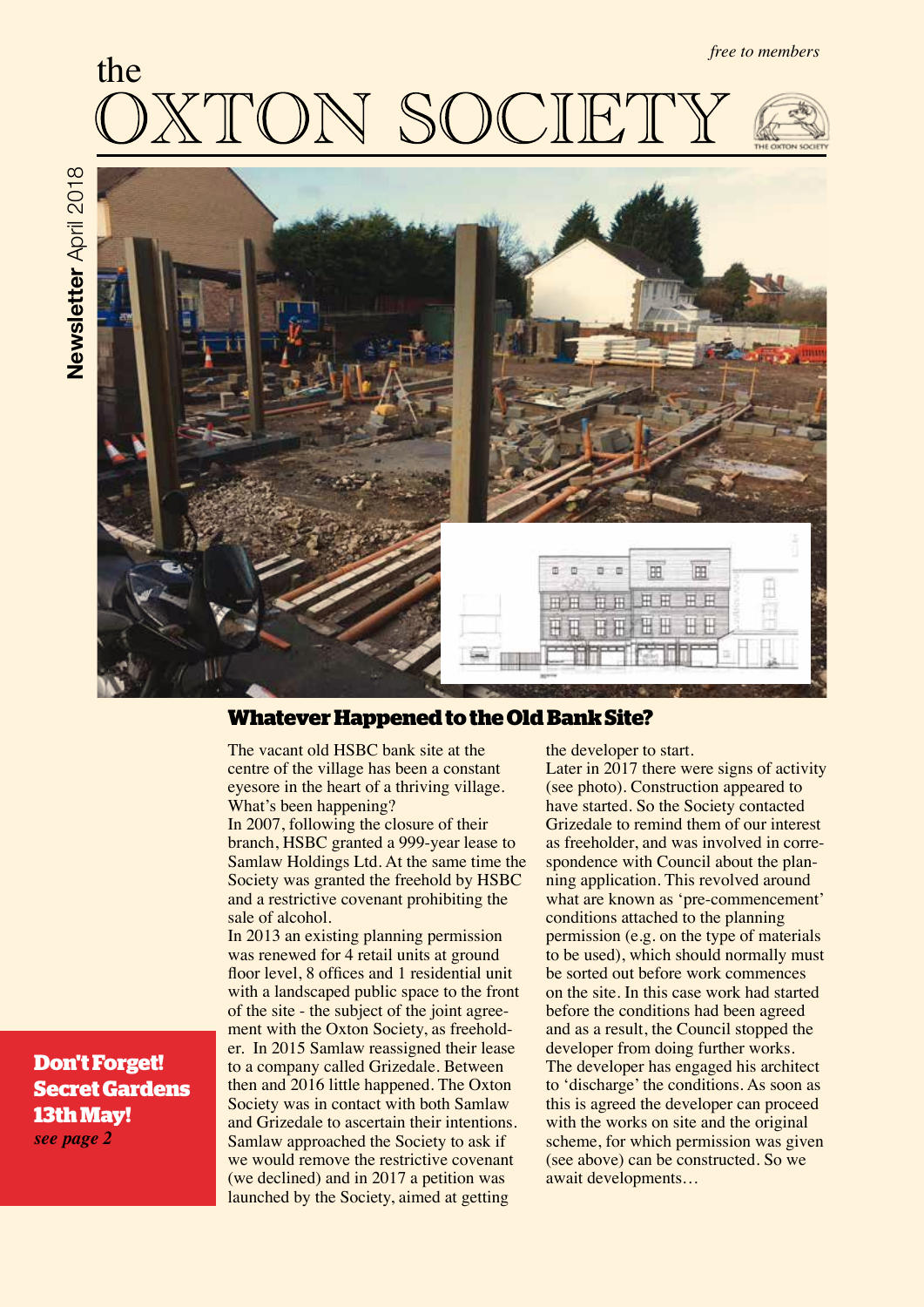#### **Secret Gardens Can you help?**

**Sunday, 13th May, 10.00 am to 5.00 pm**

**This year we have set you a challenge. There will be more than 25 gardens for you to see! Will you be able to manage this in just one day? You will have to be organised – buy your programme/ticket before the day so that you can plan your route (and save money). You will need to be up and out early to get to the village centre plant stall. Don't forget to allow yourself a lunchbreak so that you can sample the homemade cakes on offer at the impromptu OxSoc Café. You'll need to make time to dawdle over the Grand Charity Raffle to see which of the tempting prizes you want to try for. Buy a programme to see all the details – they will be on sale from 3rd April.** 

**See the enclosed leaflet for details of how to buy your programme. If you can help by giving out more leaflets to encourage your family, friends and colleagues to come along, contact Lesley McGarrity on 0151 653 3088 or email alsr.mcgarrity@tiscali.co.uk.** 

> With more than 25 gardens for them to see we have our own challenge - we will need to supply stewards to over 25 gardens as well as all the other volunteers that are needed to help the day to run smoothly and safely. Can you help? If you do you will be raising money for the Oxton Society and for our 3 charities, Birkenhead Woodcraft Folk, who work with young people locally, Sundowns which supports the families of children who have Downs Syndrome and The Vikes, a local youth club which provides a safe place for young people to spend time and to take part in activities. If you can spare about 3 hours (or longer) on 13th May please contact Lesley McGarrity on 0151 653 3088 of email alsr.mcgarrity@tiscali.co.uk.

#### **Calling all Cake Makers!**

This year our visitors have been set a challenge, 25 gardens to see, this means that they will need plenty of cake to keep their strength up! As you know we rely on the bakers of Oxton (and often beyond) to supply Monica and her team with tempting homemade cakes. If you can supply one (or even two or three) please contact Monica on 0151 652 1653 or pmtoosey@sky.com so that she can include your contributions in her planning. Please deliver your cakes to 8 Mount Pleasant by Saturday, 12th May. When you are sorting through your recipes please remember we cannot sell cakes with

fresh cream filling as there is not enough fridge space to keep them cool.

#### **Calling the Green Fingered!**

Again this year The Friends of the Arno have agreed to support of the Secret Gardens event by running the plant stall for us. The Plant Stall has always been a great success, but it would not be without the many green fingered people who have grown, split and potted on plants to be sold. We hope that you are already taking cuttings, collecting plants and growing seedlings for this year's plant stall. If you are splitting herbaceous plants in your gardens, digging up seedlings or otherwise have anything to spare, please put them into pots and let us have them to sell.

They can be delivered (during the few days before Sunday, 13th May) either to 1, Ingestre Road or 3, Fairclough Lane (if no-one is at home leave them by the porch at Ingestre Road, or in the courtyard to the right of the front door at Fairclough Lane). Please label them if you know what they are, particularly if they are rare, and no bluebells thank you. If you would like them to be collected or have any queries, please phone Peter on 652 1027.

#### **Calling Prize Givers for the Raffle!**

Ticket buyers choose which prize they would like to enter for so we need plenty of ideas to tempt them. If you have any new (or good as new) things that don't quite fit in your house let us find someone who can give them a new home and help out our charities into the bargain. Perhaps you have:

- Homemade jams and preserves give them a pretty labels with the details • Gift sets of cosmetics
- Toys, cookery books or kitchen equipment
- Gardening tools or furniture

Our raffle wrapping team will need the prizes by 5th May so that they can box and wrap them. The team are happy to accept donations of money so that they can buy things either to add to donated items or to be prizes on their own. Please contact Lynda on 0151 652 7778 email: lroberts.lynda@gmail.com.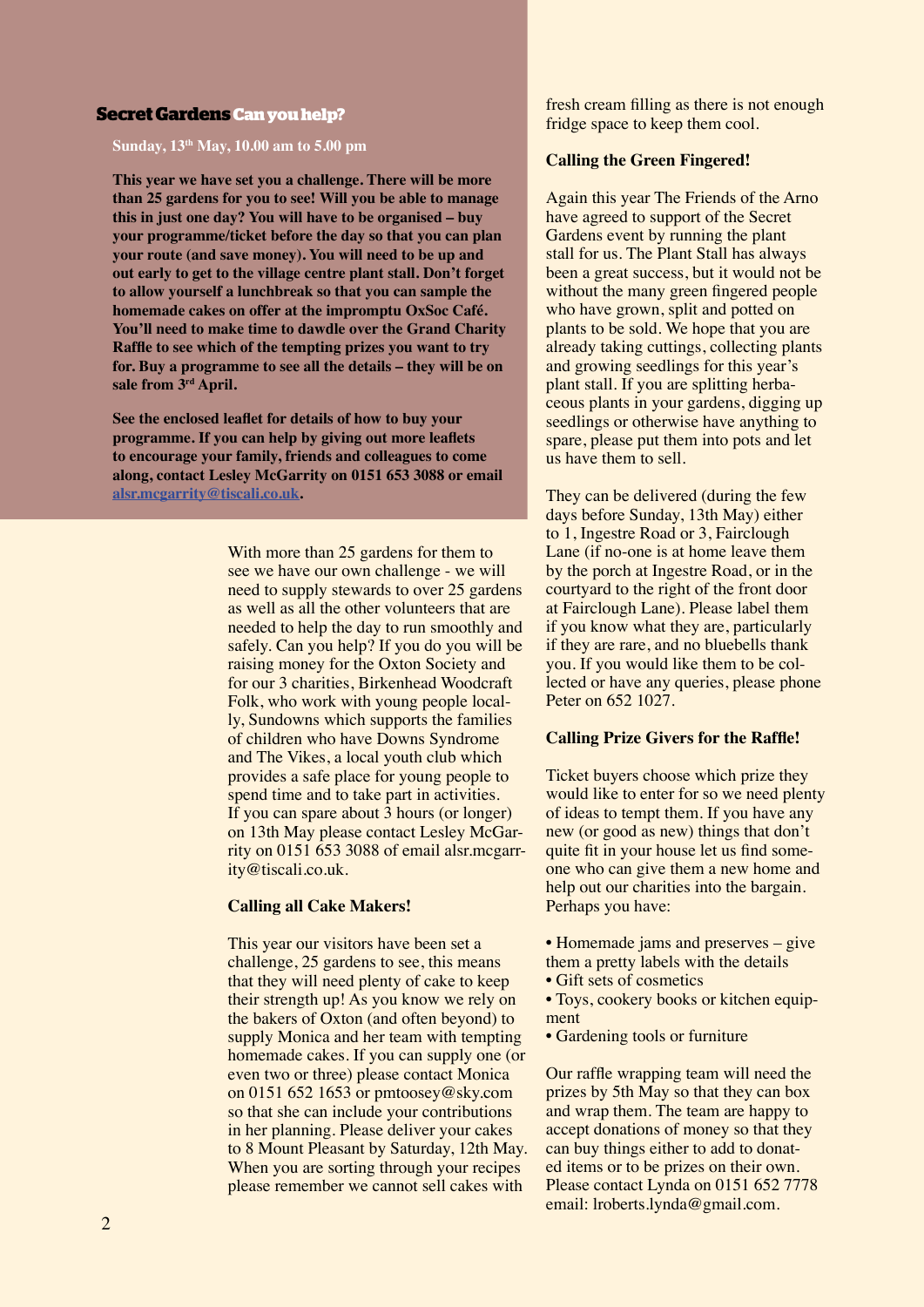# **Gardening**

#### **Fancy a Cuppa Camellia?**

If you are having a cup of tea as you read this, you may not realise that you are drinking an infusion of the leaves of the camellia plant. Camellia sinensis appears first to have been discovered in the Yunnan province during the Shang Dynasty (1500 BC–1046 BC), as a medicinal drink. All traditional varieties of tea, including Indian Assam, derive from variants of the same plant. Apart from the beverage, other useful extracts of the Camellia plant include tea oil from the seeds of certain species, which is used widely in cooking in Southern China, for lubricating blades and as a hair treatment.

Of course, these products are not from the same species of camellia that we see in our gardens. The camellia has been cultivated as a garden plant in the UK only since the end of the eighteenth century, when it became associated with romantic figures like Alexander Dumas' Lady of the Camellias, who also inspired Verdi's La Traviata.

There are in fact up to 300 species and around 3000 hybrids in existence. C. japonica, C. sasanqua or C. reticulata are the most popular garden species, with several hundred cultivars of these available, as well as multiple hybrids. Their flowers range from white through pale pink to light red, including some with stripes. Like rhododendrons, they are generally happy in a woodland setting in acid soil, where they can grow to a considerable height.

One advantage of the camellia is its early flowering period, with early varieties appearing even before spring bulbs. This is a risky strategy for the plants in colder areas, as the early buds can easily be damaged by frosts and too rapid thawing in the winter sunshine. Camellias are also susceptible to drought and this can lead to failure to flower in the subsequent year. Where a camellia plant consistently fails to flower, it is worth moving it from its long term home, especially if it is in a dry area of the garden, and replacing the compost with an ericaceous mix in an evenly moist position. It could then be fed them with a potassium-rich fertiliser later in the year to help bud and flower development in the winter and spring. Re-planting will also give you the opportunity to examine the roots for evidence of vine weevil larvae, which should be removed and destroyed.

You will have spotted some magnificent camellias in the gardens of Oxton: whether you have a large garden or a patio with pots, the camellia is a rewarding plant with its early flowers and shiny green foliage throughout the year.

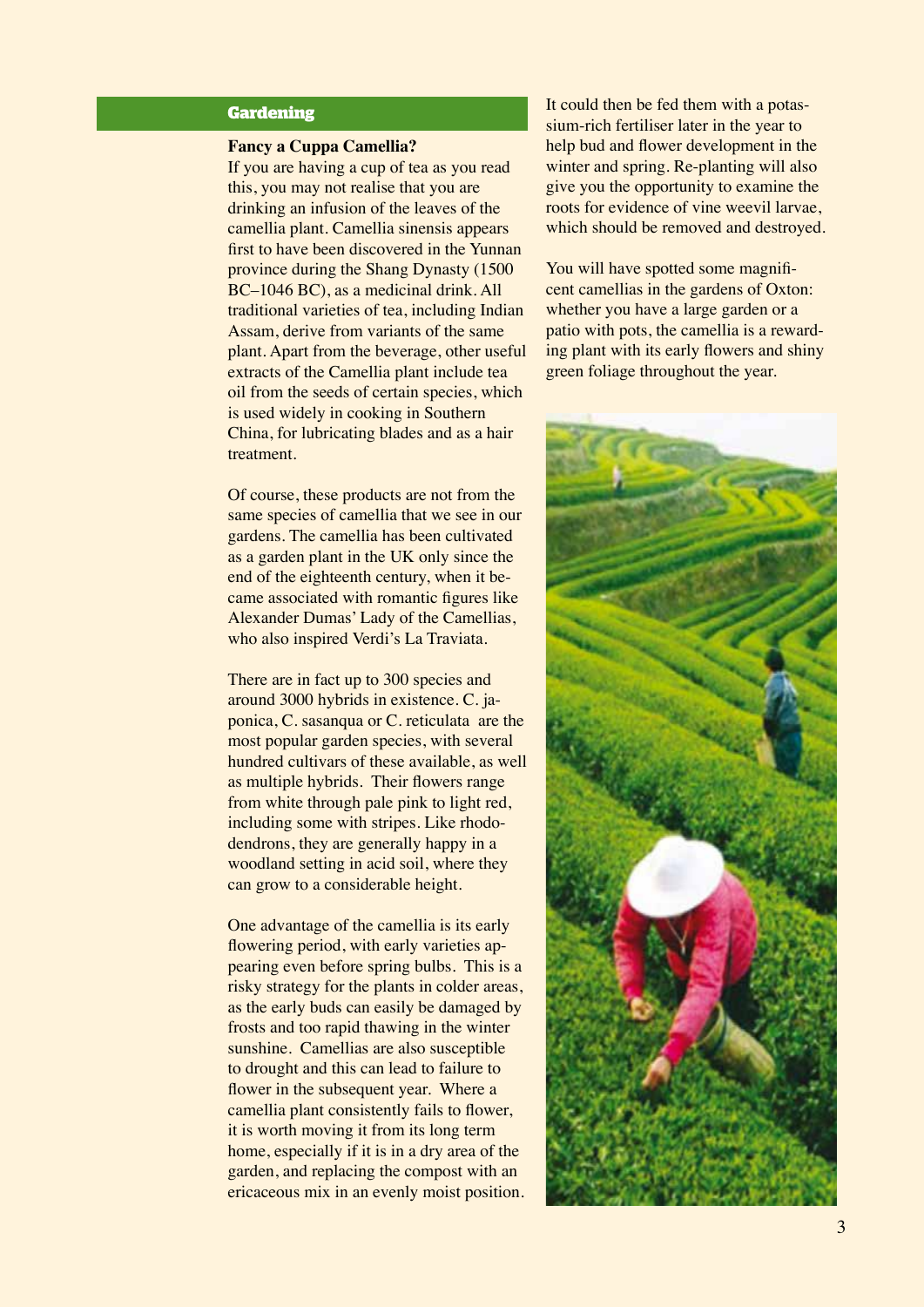# **Oxton** People **CODO Peop**



# **Christine Broad**

The Revd. Christine Broad is the Associate Vicar at St Saviour's Parish Church in Oxton. Born on the Wirral, where her parents still live, she went to Birkenhead High School and then to University of Leeds to study Biology. Her first job on qualifying as a teacher was in Congleton at Heathfield High School where she met Nick a fellow teacher who taught Maths. They married and had two children. Over the next twenty years or so Christine worked in various school and colleges in South Cheshire and North Staffordshire.

Christine has always been a regular churchgoer but in her early 30s she experienced a growing realisation that God was calling her into a full time role in the church. This developed into a firm resolution that her calling was to be ordained as a priest.

A long pathway lay ahead. Still teaching part-time with a young family, Christine relied on her "phenomenally supportive" husband so she could travel weekly to Manchester to study for a degree. A few years later she was awarded a B.A. in Theology and Pastoral studies.

In 2006, newly ordained, she took up a post in Newchapel, Stoke-on-Trent as a curate. After three years she got the job of team vicar in the Hanley Team Ministry, a group of five churches in and around Hanley. This job was her first incumbency. For the next few years she worked with a team of talented people serving the local communities and their churches. This was a happy and creative time for her. In 2013 she was appointed team rector, a role which required her to call on her teaching skills to help train new staff.

By 2016 she felt it was important to move back to the Wirral to be with her parents. Her husband, now retired was happy with this plan. She saw an advertisement for the job at St Saviour's Church in the Church Times. Now two years into her post she enjoys her job and finds the parishioners of Oxton very warm and friendly!

#### **1. What is your earliest memory?**

Waiting for my baby brother to be born when I was 4. I was very excited at the prospect of becoming a big sister and having a sibling to play with!

#### **2. What are you most proud of doing**?

Becoming a Mum myself – I am so proud of my 2 children who are now themselves adults.

#### **3. Who would play you in the film of your life?**

Bette Davies- such expressive eyes!

#### **4. I think people would be surprised to know this about me?**

I am a qualified football referee- although I have never refereed a football match. I signed up for the course because I liked the coach- we have now been married for nearly 30 years!

# **5. Looking back, do you regret any lost or missed opportunities in your life?**

No- I have been blessed to have had many opportunities and choices as I have travelled through life, there were other roads I could have taken but I am glad I took the paths I took. As a Christian, I believe that God has a plan for my life and even if I have sometimes chosen a path God would not have chosen for me, by his grace He has brought good out of it!

#### **6. Which famous person do you most admire?**

Well that would have to be Jesus! Why? Because to quote John chapter 15 v 13, "No one has greater love than this, to lay down one's life for one's friends"- and he did!

#### **7. What do you like about Oxton?**

Lots of things- - the people- so friendly, -the location- so convenient for a visit to a City ( Liverpool or Chester) or the beautiful countryside of the Wirral or North Wales, - the amenities- so enjoyable particularly the coffee shops in the village and my lovely hairdressers, and of course- the Churches!

#### **8. What changes or improvements would you like to see in Oxton Village**

Any empty shops to be put to good use, so that there are even more super amenities for everyone.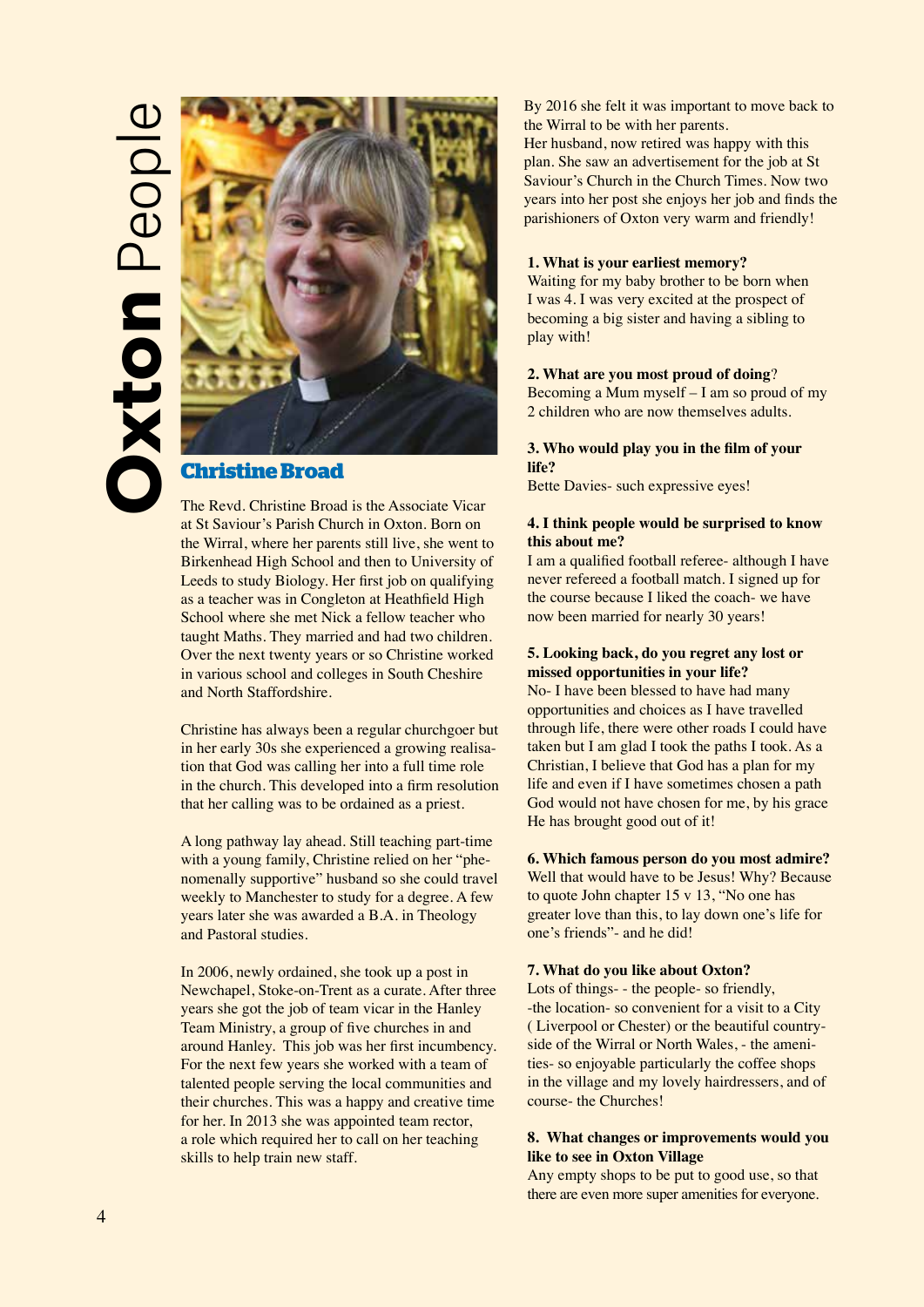# **Oxton Design Award: New Guidelines Agreed**

For many years the Society has presented annual Design Awards, to encourage and celebrate projects which contribute to the maintenance and enhancement of the special character of the Conservation Area. The Design Award advisory group recently reviewed the scheme and agreed there was a need to emphasise the wider scope of the Award, and to make changes to the purpose, eligibility criteria and assessment process. Their recommendations were adopted by the Society's Committee last year.

The key points for change are:

- A statement setting out the purpose of the Award
- The time-frame for eligible projects has been extended from one to two years prior to the AGM
- There is a fuller description of the range of projects eligible for consideration and a fuller description of the criteria used to assess projects
- A 'commended' category of award has been introduced

Awards are made at the Society's AGM. The Society will publicise and seek nominations for the Award later in the year via the Newsletter, the website, on social media and on our notice board in the village. However, nominations can be made by members of the Society at any time during the year.

Projects must be located within the Conservation Area and have been completed within the two years prior to the AGM. A wide range and scale of projects, both residential and commercial, are eligible for consideration including:

- A new building
- An addition to an existing building
- A renovation, upgrade or repair of an existing building
- The renovation, repair or improvement of outside features within the curtilage of the property, such as boundary walls, hard and soft landscaping, including tree planting.

The full amended Design Award scheme can be found on the Oxton Society website at http://oxtonsociety.org.uk/wp/design-award/ along with details of some previous winners.

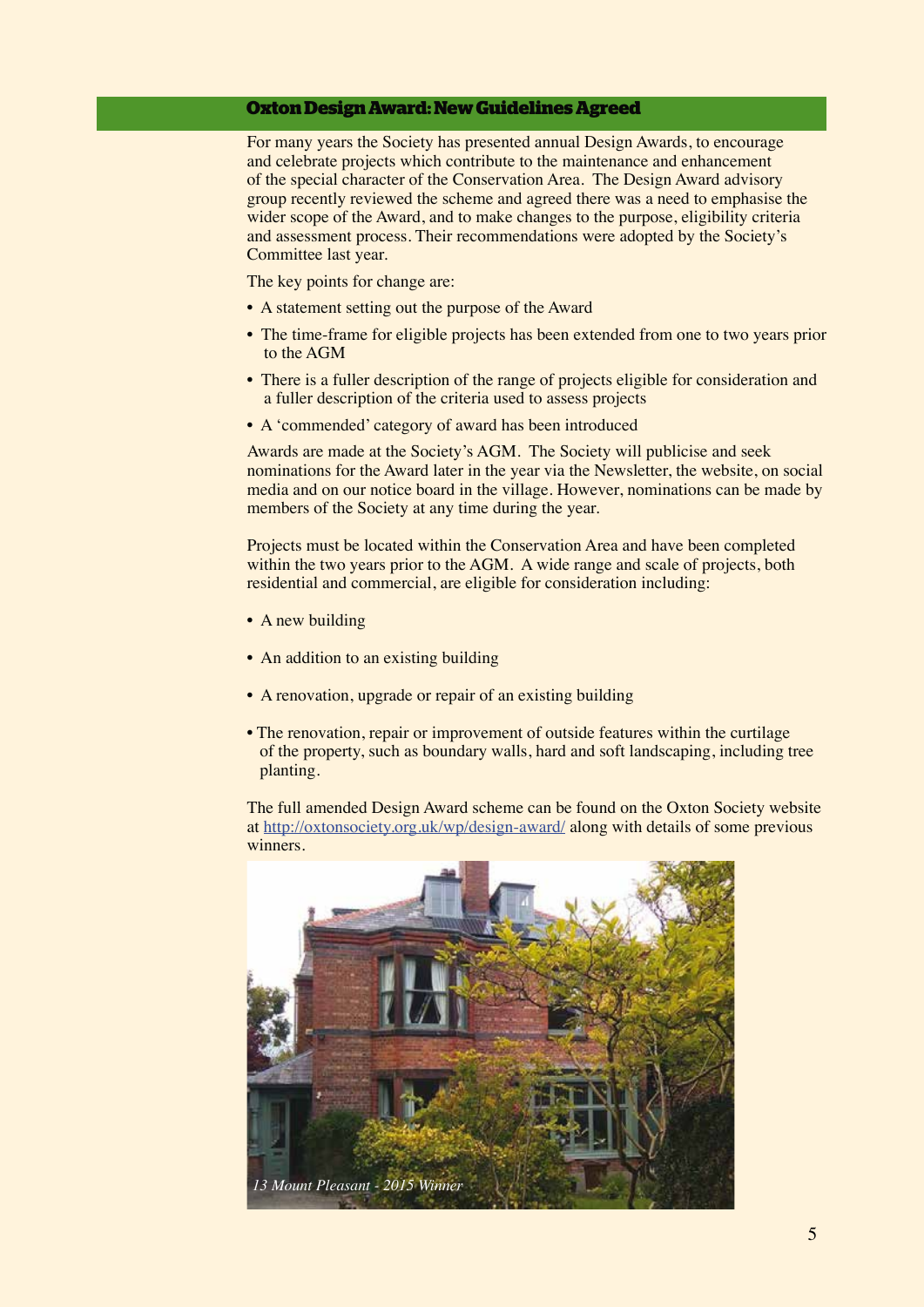# **Trees and Planning**

Wirral Borough Council decides all planning applications and applications for tree work. It invites the Society to comment on development proposals in or adjacent to the Oxton Conservation Area and on tree work proposals. All planning decisions are taken by Wirral Borough Council and not by the Society: the Society's role is to present informed arguments to the Council for the protection and sensitive enhancement of the Conservation Area.

**The following are the comments made by the Society; if you wish to see the final decision of the Council please consult their website.** 

# **Trees**

Oxton Society's tree group comments on recent applications:

#### **26 Rose Mount** *T/18/0016*

*Proposal*: Copper Beech; crown raise to 5m and crown reduction by 25%

*Comment:* The tree is spreading widely especially the lower branches. No objections.

#### **10b Victoria Mount** *T/18/0035*

*Proposal*: Fell Laburnum in raised bed in front garden. Trunk rotting near base. Damage to wall *Comment:* This tree is clearly in a poor state and has lost several branches in the past. It has outgrown the small raised bed and surrounding sandstone wall. No objections.

#### **7 Alton Road** *T/18/0047*

*Proposal:* 2m reduction in height and thinning of 2x Sycamores to allow more sunlight in garden but retain privacy

*Comment*

No objections to these works which should retain the overall appearance and shape of the trees.

#### **11 Alton Road** *T/18/0048*

*Proposal:* 2m reduction in height and thinning of 2x Sycamores to allow more sunlight in garden and surrounding shrubs

*Comment*: No objections to these works which should retain the overall appearance and shape of the trees.

#### **35 Village Road** *CA/18/0009*

*Proposal*: Removal of flowering Cherry in rear garden; not visible from road.

*Comment*: We visited the pavement outside of the property and were unable to identify any trees resembling the one in the application. Hence, we were not in a position to comment.

#### **46 Arno Road** *CA/18/0011*

*Proposal*: Removal of Beech tree in neighbour's garden. Blocks out sun in both gardens. Replant with mixture of Pittosporum and Betula Pendula Fastigiata

*Comment*: The application, which we received, was in the form of a letter from a resident relating to a tree in an adjacent property. There was no plan attached so it was impossible to determine the tree in question. We did observe a number of large mature trees which appeared to us to border on the premises. They appeared to have an extensive canopy and in

our opinion their removal would affect the tree vista.

#### **15 Fairview Road** *CA/18/0015*

*Proposal*: Rear garden

1. Damson; reduce crown by 10% and shape. Remove overhang of garden no 17

2. Elder; shape regrowth to form good crown

3. Laburnum; reduce crown by 20% and shape 4. Evergreen Oak; reduce crown by 10% and by 20% on side nearest flats and crown raise 1m

above carport

5. Holly; shape to maintain conical shape and crown raise by 1m

6. Magnolia; shape the crown and clear shed by  $1<sub>m</sub>$ 

Front garden

7. Holly; trim to maintain conical form

- 8. Beech; trim by 1m, crown thin by 10%
- 9. Lime; crown thin by 10% and shape

10. Holly; trim crown by 1m

11. Laurel; trim back by 500m to rectangular shape *Comment*

A plan for sensible management of all these trees: 1-4 Not visible from road, no objections; 5-11, no objections

#### **6 Victoria Mount** *CA/18/0016*

*Proposal*

1. Fell pine tree, wall coming down directly onto kerb

2. Fell Laburnum visible drooping of trunk and root directly under house

3. Fell conifer due to proximity to conservatory and causing damage

4. Fell dead apple tree

*Comment*

1. No objections. This is an extremely large tree out of keeping with the other local trees. The wall is clearly damaged and leaning. If removed we would suggest an alternative deciduous species be planted nearby but away from the wall.

2. No objections; a misshapen tree of little amenity value

3. No objections as barely visible form the road 4. No objections; cannot be seen from road and tree is said to be dead

#### **37 Village Road** *CA/18/0025*

*Proposal*

1. Fell dead tree

2. Fell partially dead Silver Birch

3. Fell tree of unknown species impacting on

magnolia

4. Remove 2 saplings

*Comment*

All these trees are in the rear garden. Trees 1 and 4 cannot be seen from the road. The other 2 trees have minimal impact on the overall treescape. No objections.

**Rathmore Road** CA/18/0038

*Proposal* Oxton Hall 1;Fell Holly tree 2;Remove one crooked fork from Beech tree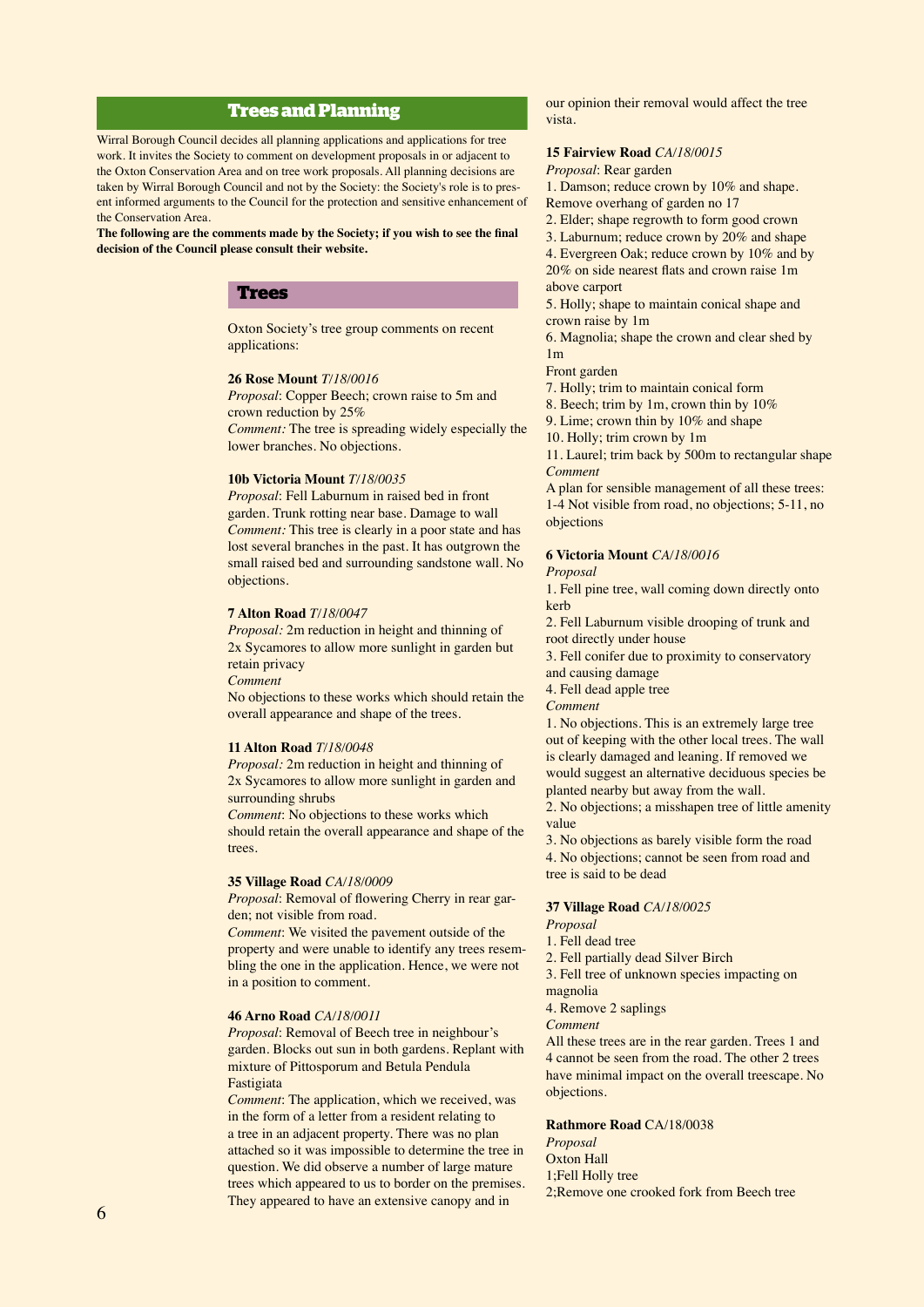3;Remove 2 large horizontal branches

5a & 6a Prune 2 Magnolias

4 5 6 7; Crown cleaning and thinning Horse Chestnuts and cut back branches overhanging Oxton Lawn Mews

8; Cut back holly tree overhanging 1 Oxton Lawn Mews

Oxton Lawn Apartments

9; Fell diseased tree and adjacent Sycamore growing together. Replant with suitable tree

*Comment*: No objections to any of these works. We are pleased there is an intention to replant in the Oxton Lawn Apartments with a suitable tree. It is suggested an application will be made to the Oxton Society Tree Planting Fund.

#### **67 Arno Road** *CA/18/0046*

*Proposal*: Fell 2 sections of Leylandii hedge which has outgrown location

*Oxton Society Comment*: No objections to removal of these tall sections of hedge. Will have little impact overall on the wider environment.

#### **Planning**

The Society has been consulted on four recent planning applications. As noted below, none raised significant issues for the character of the Conservation Area and so comments were not submitted to the council.

This report also updates the position on 17 Rose Mount.

**5 Rose Mount** (The Courtyard) APP17/01603 & ADV18/00019

17/01603 relates to the proposed building works to expand the existing bar/restaurant (7-9 Rose Mount) into the neighbouring premises at 5 Rose Mount (former Halligans), including: erection of a single storey ground floor extension to the rear no. 5 Rose Mount; a first floor extension to the rear of 7-9 Rose Mount; a new external staircase to improve rear access to the existing second floor residential apartment at 5 Rose Mount.

Most of the exterior works are to the rear, facing onto the service yard accessed from Prices Lane. It is possible that residents in the apartments in Prices Lane, the rear elevations of which face the service yard, will have some concerns. However, the proposed development will hardly be visible from the public highway and will not harm the character of the Conservation Area. The interior works are to connect the dining facilities and reconfigure the upstairs space, including the residential accommodation.

18/00019 contains proposals for additional signage on the front elevations of the expanded Courtyard premises, carrying the current house-style to their new premises at 5 Rose Mount. The main feature is a new hanging sign over the entrance, illuminated by external lights, identical to the current sign over the entrance to 7-11. Low level frosted window

advertisements similar to the existing are also proposed. They also propose to paint the exterior to match the existing premises. Our conclusion is that care has been taken with the design of the signage which would not be detrimental to the character of the Conservation Area.

#### **3 Kylemore Road** APP/18/00114

Part demolish existing lower ground floor extension and replace with single storey conservatory to rear. Reface existing low level parapet walls and make alterations to garden retaining walls. This is minor development which would hardly be visible from the public highway.

#### **West Ridge Lodge**, Ingestre Road APP 18/00122

Proposed new garage and associated minor alterations. This is minor development which would not be visible from the public highway.

#### **Update on 17 Rose Moun**t APP18/01457

Change of use to restaurant with ancillary bar. Although there was no reason for the Council to over-turn the previous refusal on the grounds of harm to residential amenity, the application has now been approved. There are conditions relating to control of noise from the use of audio equipment and hours of opening: 11:00 - 23:30 Monday to Saturday, and 11:00 - 22:30 on Sundays.

# **Local Whats On**

#### **Oxton Society Secret Gardens**: **13 May**

**History Walks**: East Walks 21 April, 9 May, 30 June: West Walks 5 May, 2 June, 14 July; Arno Walks 20 May, 16 June, 28 July

**St Saviour's Friday Talks** 27 July 'Reminiscences of H.M.Y Britannia' Captain Hugh Daglish

**Williamson Art Gallery and Museum**  (more details available on the website www. williamsonartgallery, org) or by ringing 0151 666 3537

The Williamson Open Art & Photography Exhibition 23 March - 6 May

Life drawing class (£10) 5 April, Cafe open at 6pm, club starts at 7pm

Books and Banter - informal book club (Free) 5 April, Cafe open at 6pm, club starts at 7pm

Jewellery making workshop with Noctua 13 May